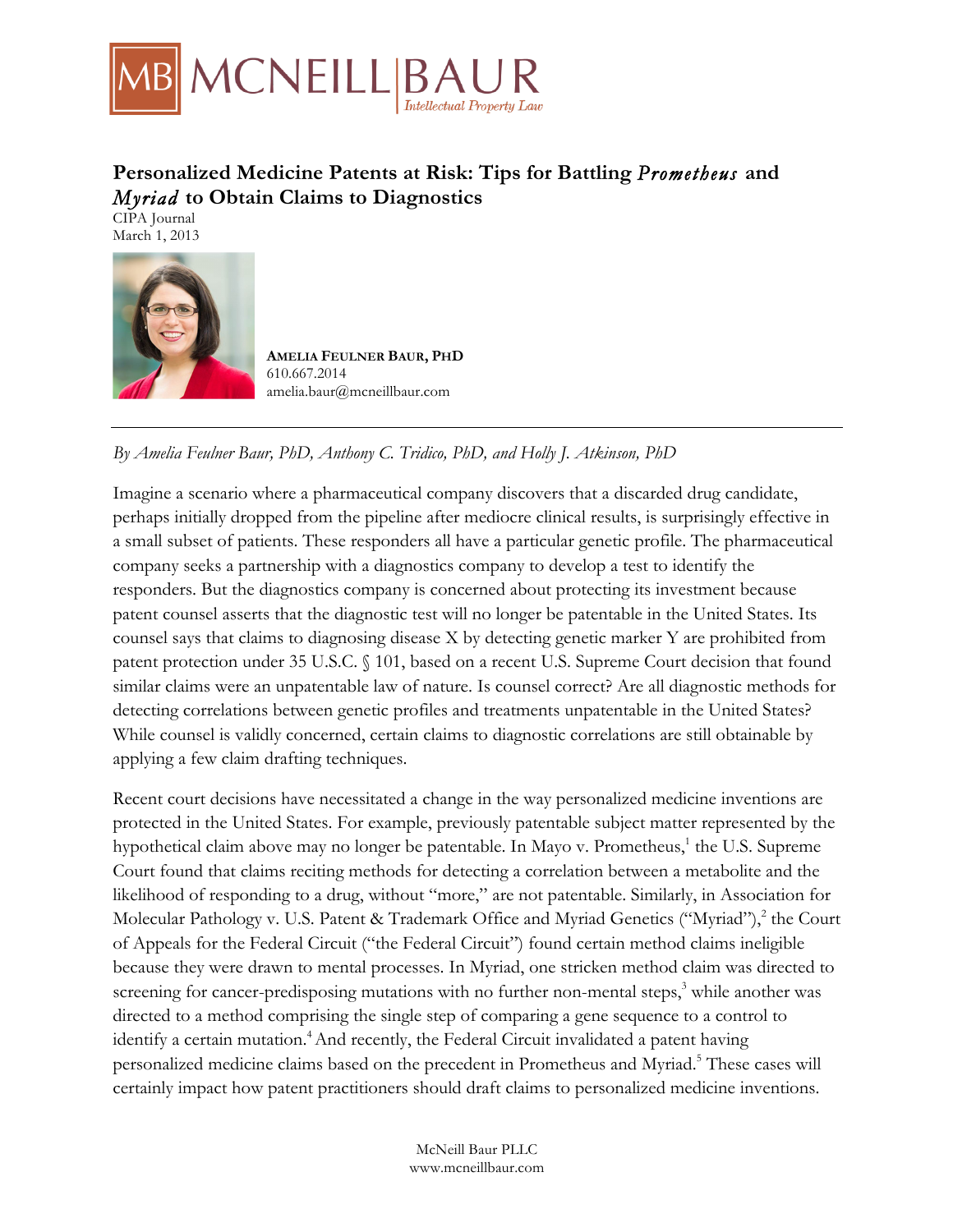#### **What Is Personalized Medicine?**

According to the U.S. President's Council on Advisors on Science and Technology, "'Personalized Medicine' refers to the tailoring of medical treatment to the individual characteristics of each patient." Personalized medicine enables health care workers to "classify individuals into subpopulations that differ in their susceptibility to a particular disease or their response to a specific treatment. Preventative or therapeutic interventions can then be concentrated on those who will benefit, sparing expense and side effects for those who will not."6 In the near future, prescribing the same treatment to all patients with the same disease will seem archaic. Companion diagnostic tests will predict whether a particular therapy is suitable. They may also evaluate a treatment in progress and provide information for tailoring dosages or therapies mid-treatment.

Thanks to improved genetic sequencing techniques and biomarker prediction, personalized medicine has already taken a greater role in patients' treatment decisions. For example, the U.S. Food and Drug Administration (FDA) now lists 119 approved drugs that include information about pharmacogenomic markers in their labels. But will advances in personalized medicine be hampered by the changing landscape of U.S. patent law?

### **Recent Developments in U.S. Courts Have Upset Settled Assumptions About Certain Types of Personalized Medicine Claims**

#### **A. Mayo v. Prometheus, Myriad, and Classen**

The Supreme Court recently took an interest in two cases that have particular relevance to personalized medicine. The first, Mayo v. Prometheus, concerned a patented method for determining the ideal dosage of thiopurine drugs in treating autoimmune diseases. The inventors discovered that the drug was most effective when the concentration of a particular metabolite in a blood sample fell within a narrow window. The patent recited method claims using a fairly typical series of steps: administer the drug, determine the level of the metabolite, and if it falls outside of the window, the next dose should be decreased or increased for optimal effectiveness. Importantly, the claim did not require the actual administration of the next dose, only a "wherein" clause that stated that levels within a certain range "indicate[] a need to increase the amount of said drug subsequently administered . . . ."<sup>7</sup>

In March 2012, the Supreme Court found this claim unpatentable because the relationship between the metabolite concentration and the optimized dosage was a patent-ineligible "law of nature." They reasoned that more was necessary to transform the relationship into a patent-eligible application of a natural law. The case raised many uncertainties about how this expanded concept of a "law of nature" will play out in practice as others attempt to patent diagnostic methods relying on correlations between a reporter compound or gene product and some physiological condition.

In one of the first Prometheus-like cases to be considered after the Supreme Court opinion, the Federal Circuit invalidated a diagnostic claim as being directed to patent-ineligible subject matter. The nonprecedential decision in PerkinElmer v. Intema<sup>8</sup> may forecast how other diagnostic claims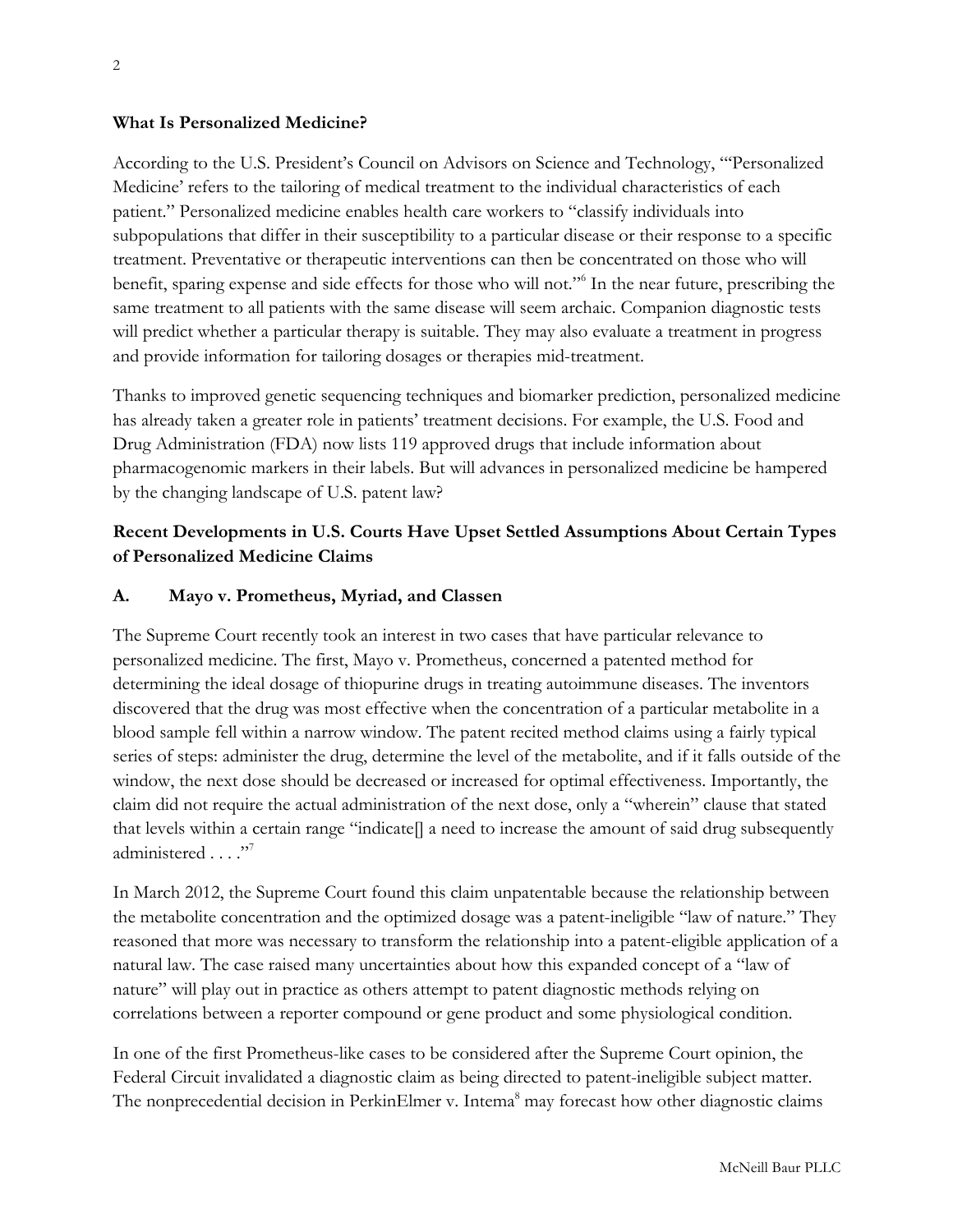will be treated in U.S. courts and the Patent Office. Intema's patent included claims to methods for determining the risk of fetal Down's syndrome. Roughly, the methods recited the steps of measuring a first-trimester screening marker, a second-trimester screening marker, and determining the risk of Down's syndrome by comparing the measured marker levels with an empirical frequency distribution of the appropriate marker levels in affected and unaffected pregnancies. Neither marker was specifically claimed in the representative claims, and the marker levels were measured by "assaying a sample" and/or measuring the marker from an ultrasound scan. As was the case in Prometheus, the claims in PerkinElmer did not require any action to be taken after determining the correlation.

The Federal Circuit characterized the determining step as a mental process (like aspects of the claims in Myriad), and the relationship between screening marker levels and the risk of Down's syndrome as a law of nature. It made a broad statement about the bounds of a law of nature that would be shocking in the absence of the Supreme Court's remarkable Prometheus decision: "That an increased risk of fetal Down's syndrome produces certain analytical results is a natural process, an eternal truth that 'exists in principle apart from any human action."<sup>"</sup> The Court noted that measurements and comparisons would be made using routine and conventional activity. In this case, the Federal Circuit found that the claims as a whole did not sufficiently convert the mental comparison step and natural law into a patent-eligible application.

The Court next distinguished these claims from the claims in Classen Immunotherapies v. Biogen  $IDEC<sub>10</sub>$  in which certain patent-eligible claims involved a "further act" that moved an abstract scientific principle to a specific application. Classen predates the Supreme Court's opinion in Prometheus, but was not clearly modified by it—Classen stands for the principle that by adding a physical administration step, an abstract diagnostic test becomes an application, and the Federal Circuit indeed referenced that rationale in the PerkinElmer opinion. The claims in Classen were directed to methods of immunizing a mammalian subject, comprising a screening step that effectively comprised mental steps, followed by an immunization step in which the subject was physically immunized according to the result of the screen. The Federal Circuit held that the addition of this concrete, physical step "moves [a claim] through the coarse filter of  $\S 101 \dots$  from [abstract scientific] principle to application."<sup>11</sup>

Thus, while Prometheus and Myriad have limited the scope of certain diagnostic method claims that were previously believed patentable, all hope is not lost. If the method of measuring the level of the biomarker is novel (for instance, a novel antibody is used), or if the claim includes the additional step of administering the treatment to the patient if the biomarker is greater or less than a standard, then the claim will likely be patentable. There are also other techniques that just may save the day or your patent.

#### **B. The Compound Claims in Myriad**

The Myriad case also involved compound claims, directed to naturally occurring mutations in the BRCA genes, which when detected provide information regarding the likelihood of having or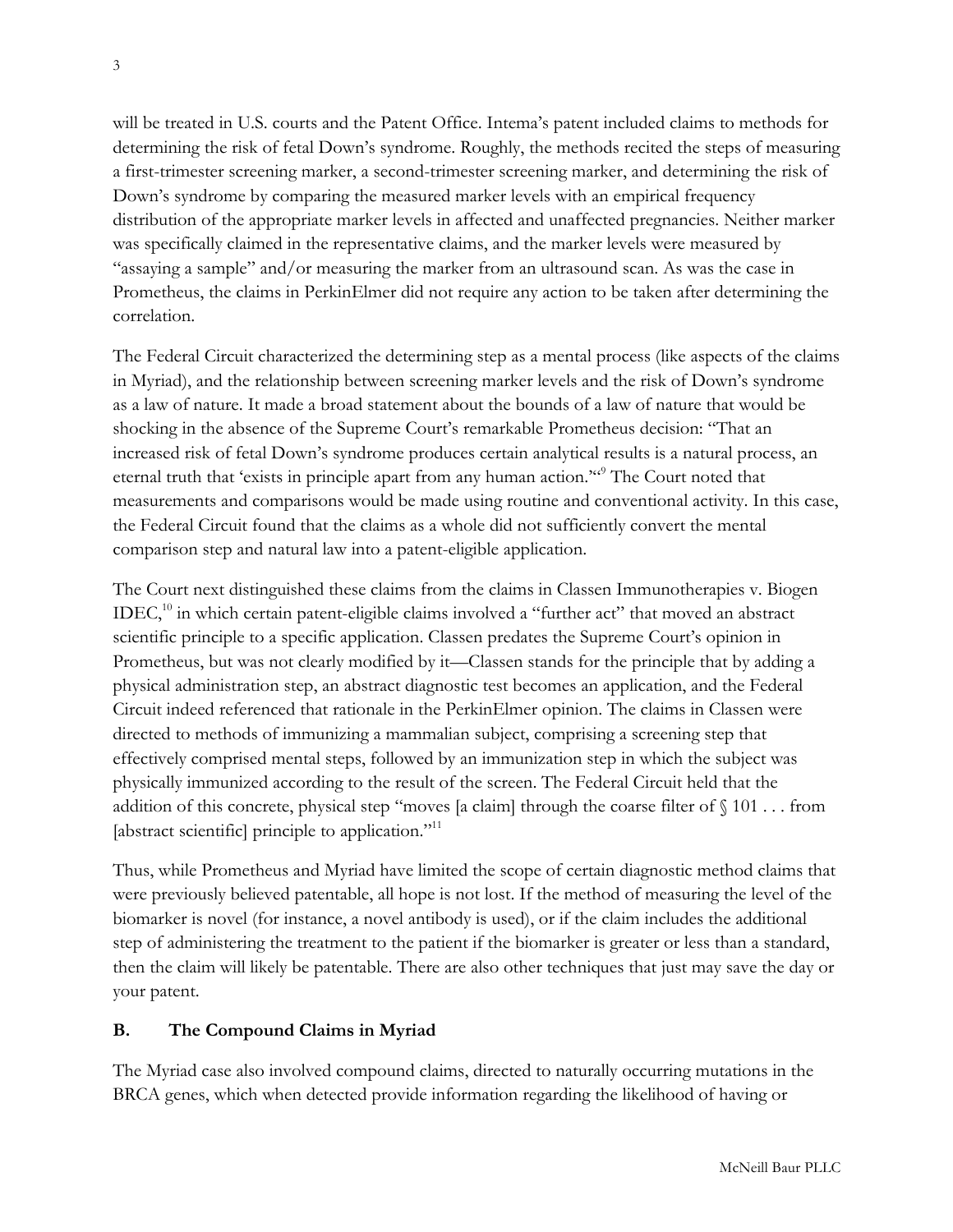getting breast cancer. The disputed compound claims include claims to isolated DNA sequences encoding the BRCA1 protein, corresponding isolated cDNA, and isolated DNA fragments that map to a gene encoding the BRCA1 protein. In November 2012, the Supreme Court granted certiorari to determine whether the isolated DNA claims in Myriad are patentable, and in April 2013, the Supreme Court will hear oral arguments.

The Federal Circuit has twice found Myriad's compound claims patentable (first on appeal from the district court decision, and again on remand from the Supreme Court). Following past precedent, the Federal Circuit found that an isolated nucleic acid molecule is fundamentally different from that same sequence integrated into the chromosome, and thus the isolated BRCA1 gene claimed by Myriad is patent-eligible and not merely a product of nature. But not all judges agreed. Certain members of the panel argued that purification of a naturally occurring element is generally insufficient to confer patent eligibility. And another judge argued that her decision was influenced by a reluctance to upset settled expectations of patentability of genes.

Thus, this year the Supreme Court will make yet another foray into the field of personalized medicine, and in doing so, may create law that invalidates thousands of patents relating to isolated DNA sequences. For example, the Court could find that claims to isolated, naturally occurring DNA sequences are ineligible for patenting, regardless of their novelty or nonobviousness. It may also find the DNA probe claims (directed to fragments of the gene of at least 15 nucleotides) cover patentineligible products of nature. Such a finding, combined with the holding in Prometheus, may preclude many previously patentable claims in the field of diagnostics and personalized medicine. Keep in mind, however, that depending on the scope of the decision, the Myriad case may not have as severe an impact on future patents as it may initially appear, since most, if not all, human genes have now been cloned and publically disclosed.

#### **Time to Review the Strategy for Obtaining Claims to Personalized Medicine-Related Technologies**

Both the Prometheus and Myriad decisions affect the legal concept of subject-matter eligibility, governed under United States law by 35 U.S.C. § 101. This initial test for patent eligibility has historically been very broad, because to obtain a patent, the claimed material must still meet the secondary hurdles of novelty and nonobviousness, as well as certain requirements intended to ensure that a patent applicant has sufficiently demonstrated possession of the invention and has disclosed enough to enable others to make and use the invention. These recent decisions, however, have generally narrowed the scope of the first screen for patent eligibility.

Nevertheless, these cases are not without clues for how to protect many personalized medicine technologies. For instance, using the guidance of these decisions, the U.S. Patent and Trademark Office (USPTO) has released guidelines outlining the examination approach for method claims after Prometheus.<sup>12</sup> The guidelines set forth a three-step test for determining patent eligibility under  $\S 101$ : (1) determine whether the claim is directed to a process (i.e., a method claim); (2) determine whether the claim focuses on a natural principle; and (3) determine whether the claim includes additional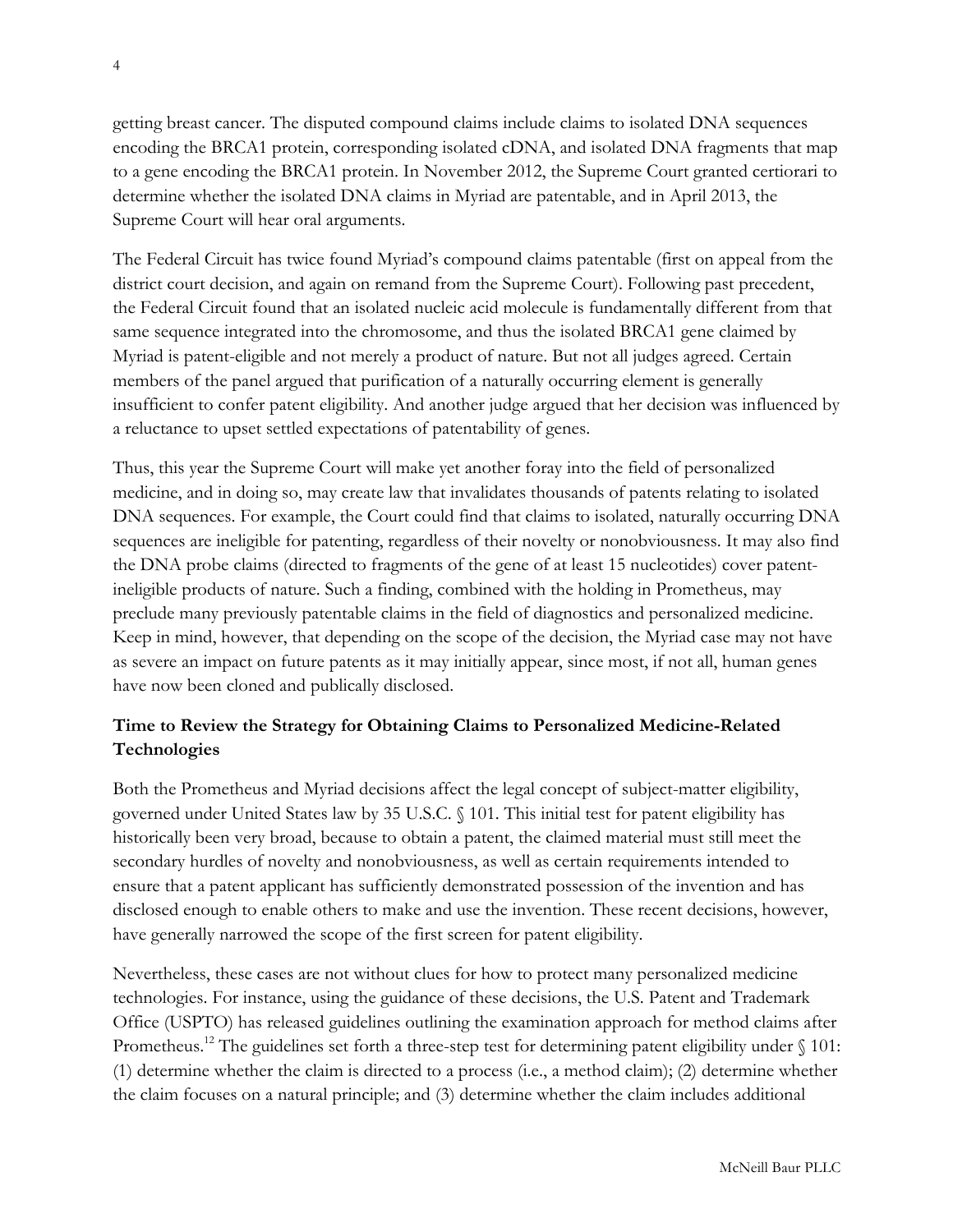elements or a combination of elements that integrate the natural principle into the claimed invention such that the natural principle is practically applied. Step 3 asks whether the claim is more than simply a law of nature plus instruction to apply it. If the answer is yes, the USPTO will likely reject the claim. The guidelines also include examples of patent eligible and ineligible claims.

It seems clear that diagnostic method claims in the United States relating to correlations between genomic sequences or biomarkers and an outcome will now require more for patent protection. For example, diagnostic method claims that use known proteins to identify responders will not be patent eligible unless they include some additional step that is more than an instruction to apply the natural law. Consider the following hypothetical claims:

#### **A. Unconventional Reagents or Methods**

Hypothetical 1: A method for diagnosing  $X$  in a patient by analyzing a patient sample for the presence or absence of protein A, wherein the patient is diagnosed with X if A is detected.

Even if A has never been associated with disease X, hypothetical claim 1 will likely fail to satisfy  $\S$ 101 since the fact that the presence of A correlates with X is a law of nature, and there are no additional elements or steps to convert the law of nature into an application of that natural law.

The Supreme Court disapproved of the claims in Prometheus in part because "[p]urely conventional or obvious pre-solution activity is normally not sufficient to transform an unpatentable law of nature into a patent-eligible application of such a law."13 Thus if the analyzing step relies upon a novel and nonobvious technique or reagent (e.g., a novel detection agent), the claim will likely transition to a patent-eligible application of a law of nature. Consider hypotheticals 2 and 3, both of which will likely transform hypothetical 1 into patent eligible subject matter.

Hypothetical 2: A method for diagnosing X in a patient by analyzing a patient sample for the presence or absence of protein A, wherein the protein is detected using novel antibody B, and wherein the patient is diagnosed with X if A is detected.

In Hypothetical 2, adding the limitation that the protein is detected by a novel and nonobvious reagent will certainly satisfy the requirement of § 101 post Prometheus and Myriad. Consider Hypothetical 3, which will also likely convert hypothetical 1 to a patent eligible claim.

Hypothetical 3: A method for diagnosing  $X$  in a patient by analyzing a patient sample for the presence or absence of protein A, wherein the protein is analyzed using a new (novel and nonobvious) type of ELISA assay, and wherein the patient is diagnosed with X if A is detected.

While both hypotheticals 2 and 3 are likely now patent eligible under  $\S$  101, the scope has been compromised.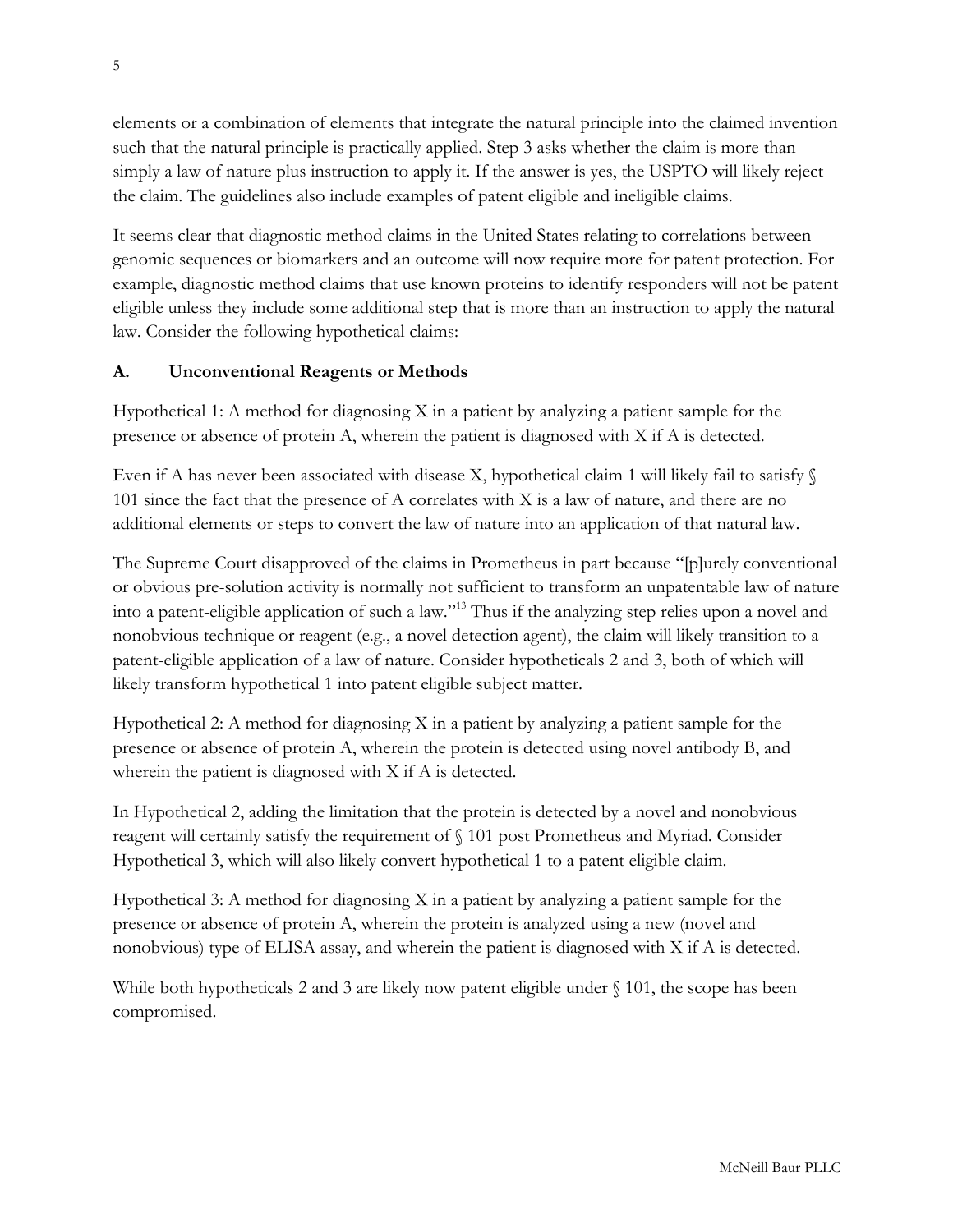

#### **B. Combinations of Markers**

While the Supreme Court's position on the patent-eligibility of a method relying on a single reporter is relatively clear, whether the new requirement of introducing "unconventional" or "nonobvious" elements may be met by claiming a novel or unexpected combination of known markers is not. Consider Hypothetical 4, and assume that the proteins C, D, and E are known, but this particular combination has never before been associated with disease or outcome X:

Hypothetical 4: A method for diagnosing X in a patient by analyzing a patient sample for the presence or absence of proteins C, D, and E, wherein the patient is diagnosed with X if C, D, and E are detected.

It is unclear, but possible, that a court would find that Hypothetical 4 claims a natural law in that it is directed to the correlation between a particular combination of markers and a disease state. This type of interpretation may have severe consequences for the nascent but rapidly developing personalized medicine industry. Yet it may be possible to argue that such a discovery is still patenteligible by reframing the component that a court might characterize as a natural law. Consider Hypothetical 5:

Hypothetical 5: A method for diagnosing X in a patient by analyzing a patient sample for the presence or absence of cell type F by measuring the presence or absence of proteins C, D, and E, wherein the patient is diagnosed with X if cell type F is detected.

In this claim, the novel combination of markers for identifying outcome X is positioned as a novel technique for measuring the presence of a particular cell type that is associated with outcome X. Thus here, the claim focuses on the correlation between cell type F and outcome X, and detecting the combination of biomarkers C, D, and E is a novel and nonobvious technique for applying the natural law.

#### **C. Administration Steps**

If the invention does not rely upon a novel technique or reagent, the applicant can look to Classen, in which the Federal Circuit provided guidance on how to transform an unpatentable abstract principle into a patent-eligible application. As discussed above, Classen's rationale was referenced in the recent PerkinElmer nonprecedential opinion, where a claim that did not require a physical dosing step was deemed patent-ineligible subject matter. According to Classen, a claim relating to a natural law can become patent eligible where an "administering" step is provided. Importantly, though, in this type of claim, the infringement is likely divided (diagnostic and therapeutic actions included in the same claim but likely not performed by the same infringer). One way to avoid divided infringement is to add a step relating to ordering or requesting the result of the biomarker measurement.<sup>14</sup>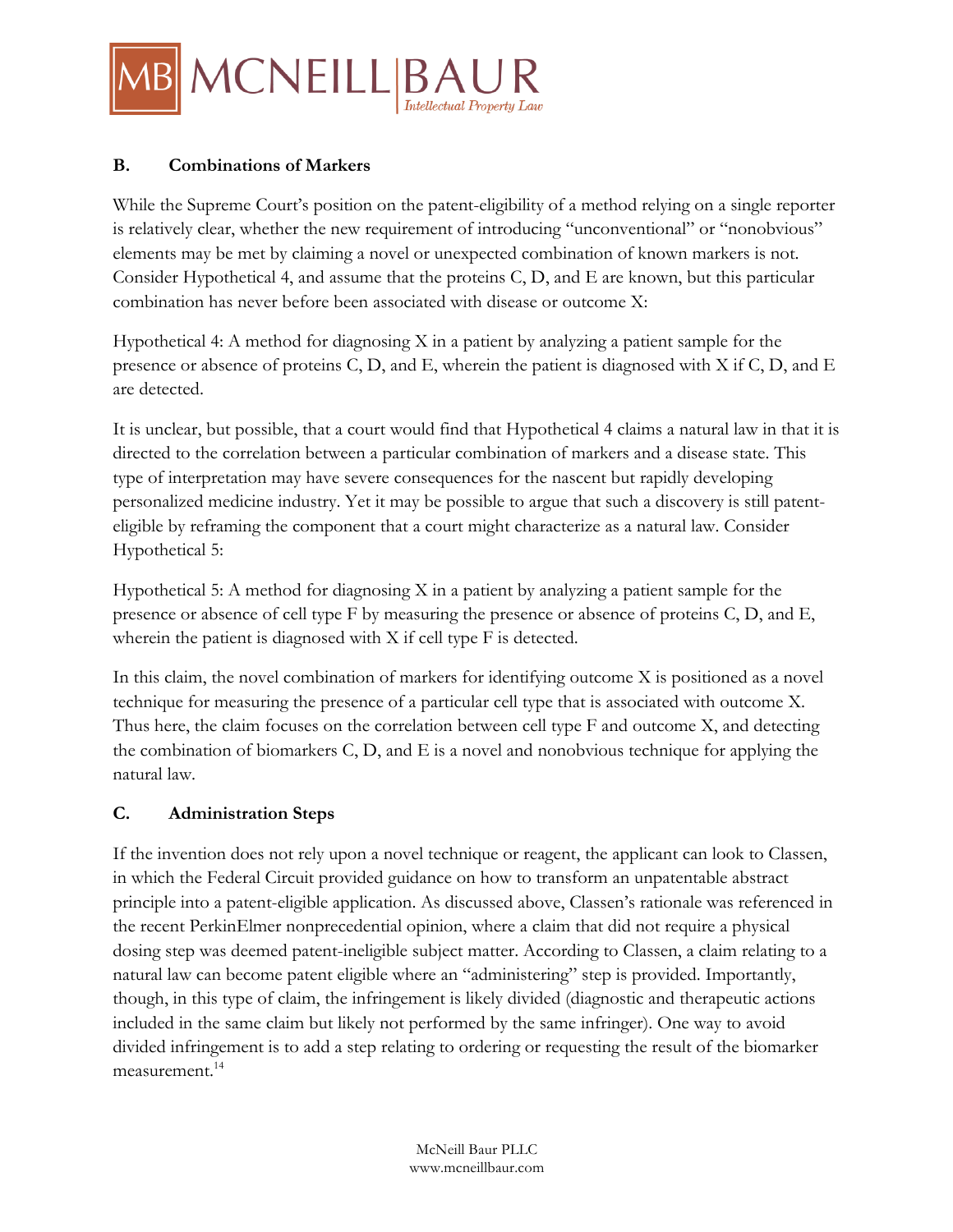Consider the following hypothetical.

Hypothetical 6: A method for diagnosing and treating X in a patient comprising: analyzing a patient sample for the presence or absence of protein A, wherein the patient is diagnosed with X if A is detected; and administering treatment Y to the diagnosed patient.

According to Classen, this claim satisfies § 101 since the administration step effectively takes the claim from a natural law to an application of a natural law.

Finally, consider the following hypothetical claim, which arguably satisfies § 101, and may avoid concerns over divided infringement.

Hypothetical 7: A method for treating X in a patient comprising: requesting a test providing the results of an analysis to determine whether the patient expresses protein A and administering treatment Y to the patient if the patient expresses A.

### **D. "Man-Made" Samples**

Yet another option for carving out patent-eligible subject matter from the discovery of natural correlations may be the inclusion of a "man-made" sample. For example, if a claim includes binding a DNA probe to a biological sample and such a sample with the bound probe would not otherwise exist in nature, the existence of a "man-made" sample may also impart patent eligibility. Consider the following hypothetical, which relates to antibody detection of a biomarker in the blood.

Hypothetical 8: A method for diagnosing cancer in a human subject, wherein the cancer is characterized by the presence of X biomarker comprising:

i) obtaining a biological sample from the subject;

ii) applying a monoclonal antibody specific for X biomarker to the sample (note that the antibody does not need to be novel or nonobvious), wherein presence of the biomarker creates an antibody-biomarker complex;

iii) applying a detection agent that detects the antibody-biomarker complex; and

iv) diagnosing cancer where the detection agent of step iii) is detected.

This hypothetical may be considered to satisfy § 101 since the claim requires the creation of a nonnatural intermediate—an antibody-biomarker complex. This complex does not exist in nature, and thus the claim should be patent eligible.

## **Conclusion**

The U.S. Supreme Court in Prometheus, and the Federal Circuit in Myriad, have elevated the requirements for what constitutes a permissible application of a natural law in a manner that effectively targets the field of personalized medicine. While this may be problematic and limit the